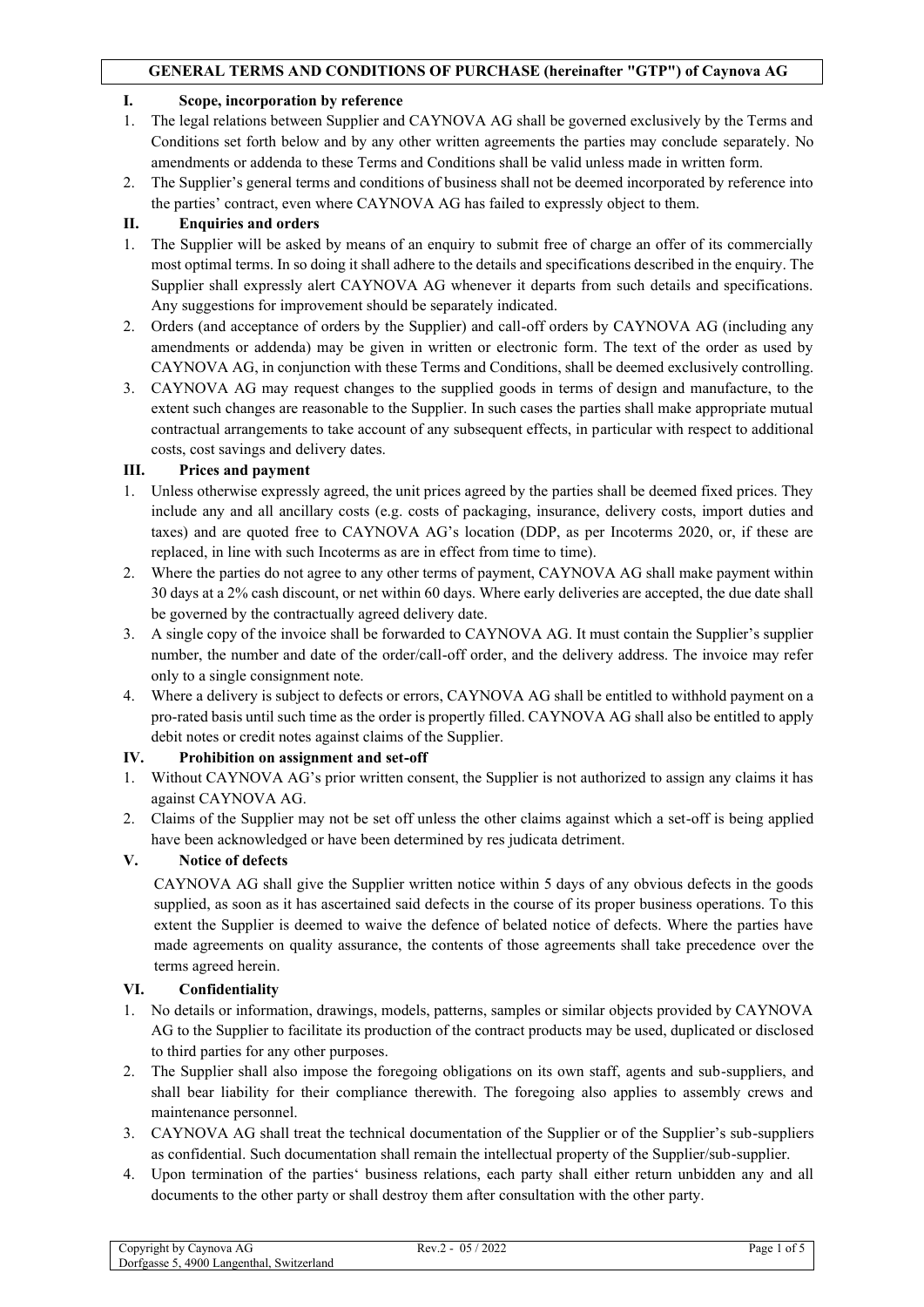5. The Supplier hereby undertakes that, absent CAYNOVA AG's prior written consent, it shall not advertise the existing business relationship with CAYNOVA AG.

### **VII. Deliveries of contract products and replacement parts**

Suppliers of machines, vehicles or other products requiring a supply of spare parts shall deliver original spare parts, original accessories and tools for as long as the subject product is in operation at CAYNOVA AG's business. The Supplier is not authorized to refer CAYNOVA AG to any established customer service.

### **VIII. Delivery dates and periods**

- 1. The delivery specifications agreed separately shall apply. Agreed deadlines and delivery periods shall be deemed binding unless they have been expressly designated in writing as non-binding. For purposes of assessing whether the delivery date or period has been adhered to, the date on which the goods arrive at the contractual destination shall govern. Without any separate explanation, CAYNOVA AG may refuse to accept goods which are not delivered in accordance with the schedule. Unless otherwise agreed, the Supplier's deliveries shall be DDP (Incoterms 2010).
- 2. In the case of deliveries pursuant to a predefined delivery plan, of CAYNOVA AG, deliveries shall be made based on call-off orders in line with such delivery plan.
- 3. The Supplier should avoid making deliveries prior to the agreed delivery date. Nevertheless, where the Supplier makes a delivery prior to the agreed delivery date, CAYNOVA AG shall have the right to refuse acceptance of the products or to accept the products subject to the proviso that the Supplier shall bear all storage costs thereof.
- 4. Where circumstances arise which are expected to prevent the Supplier from effecting delivery as per the schedule, the Supplier shall notify CAYNOVA AG in writing thereof without delay.

## **IX. Delivery default**

- 1. Where the agreed deadlines and periods are not met, the Supplier shall be deemed in default without the need for the setting of any grace periods. As a result of such default, CAYNOVA AG may either (a) insist on performance of the contract and demand compensatory damages or (b) waive subsequent performance and demand damages for breach or may resile from the contract.
- 2. Where CAYNOVA AG insists on performance of the contract, the Supplier shall owe CAYNOVA AG liquidated damages of 5.0% of the contract value per week of delay or part week, to a maximum of 10.0% of the contract value. CAYNOVA AG expressly reserves the right to assert claims for compensatory damages exceeding the foregoing.
- 3. The Supplier shall be liable to CAYNOVA AG for losses incurred due to the belated delivery pursuant to the provisions of applicable law. Such compensatory damages shall also include additional freight costs, retrofitting costs and additional expenditures to obtain contractual cover.

#### **X. Mandatory declaration**

- 1. The declaration data must be reviewed on a country-specific basis by the supplier, who is responsible for the data.
- 2. Each invoice must include a declaration of origin.
- 3. The country of origin and the customs tariff number must be indicated for each invoice item.
- 4. Invoices for amounts less than  $\epsilon$  6,000.00 must be signed.
- 5. If the value of the goods on an invoice from the European Economic Area exceeds  $\epsilon$  6,000.00 or CHF 10,300.00, a movement certificate EUR.1 or EUR-MED must be issued.

#### **XI. Force majeure**

- 1. Force majeure in particular, strikes, civil unrest, actions of civil authorities and other events which are unforeseeable and unavoidable and not subject to the control of the respective party - shall be deemed to relieve that party from its obligations to perform the contract for the term of the disruption and to the extent of their impact. The contract party into whose sphere of risk the force majeure event has fallen shall in each case inform the other party within a reasonable time regarding the length of time for which the disruption will continue and as well as with respect to any solutions which may appear to merit consideration. Where a force majeure event subsists for more than 30 calendar days, the other contract party shall be entitled to resile from the contract.
- 2. In cases of force majeure, the parties shall furnish the necessary information without delay to the extent reasonable and adapt their obligations in good faith to the changed circumstances.

#### **XII. Termination**

CAYNOVA AG may terminate the parties' contract at any time where there are objective grounds to do so. In such case, CAYNOVA AG shall compensate the Supplier for such costs as it has incurred up to this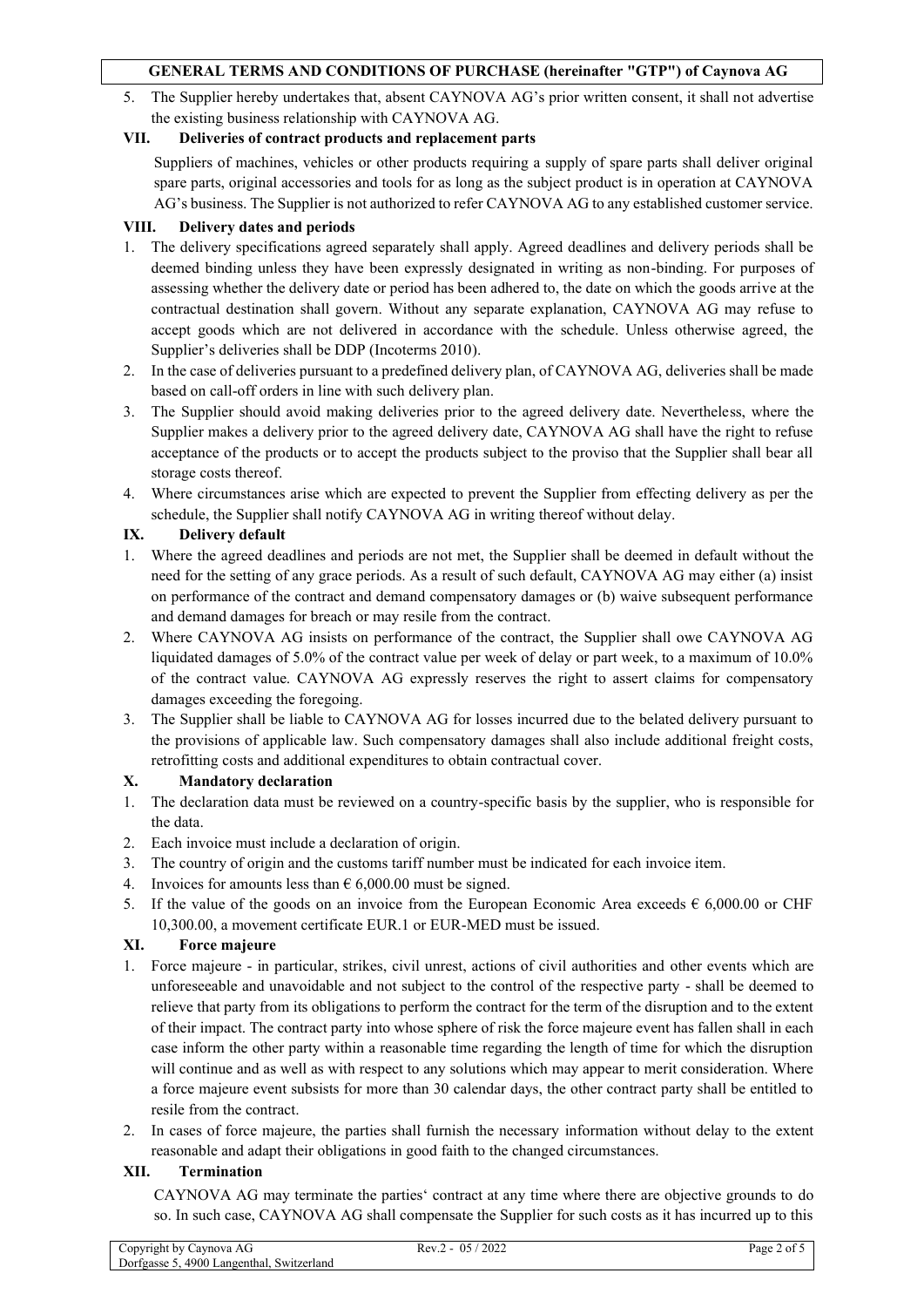time for manufacturing/procuring the products ordered by CAYNOVA AG. No further claims on the part of the Supplier shall be deemed to arise as a result of such termination.

### **XIII. Warranty**

- 1. As a specialist the Supplier hereby warrants that the contract products shall not be subject to any defects impairing their value or their fitness for their intended use, that the goods shall possess such qualities as it has warranted and that the contract products shall comport with the prescribed performance data and specifications. The contract products must comport with the regulatory requirements in effect at the place of destination. At CAYNOVA AG's request the Supplier shall furnish testing logs free of charge. Unless otherwise agreed, no incoming goods inspection shall be carried out; the Supplier shall consequently bear the full obligation with respect to testing and outgoing goods checks.
- 2. The Supplier hereby warrants that all products supplied by it and all services to be rendered by it shall be state of the art as of the date of conclusion of the contract, that they are in line with the relevant provisions of applicable law (e.g. Chemicals Act, safety data sheets) and with the regulations and directives of public authorities, insurance associations and industry associations, and that it is unaware of any prospective amendments thereto. The foregoing shall apply in particular with respect to the environmental laws and regulations applicable in Switzerland, the EU and at the registered office of the Supplier. The Supplier shall notify CAYNOVA AG without delay with respect to any prospective changes of which it is aware.
- 3. Where the Supplier has concerns with respect to the type of design requested or to the use of materials supplied, it shall give immediate written notice thereof.
- 4. In the event of any failure of the Supplier to provide declarations, certificates of origin and similar proof of origin (even where the Supplier does not bear fault for their incorrectness), the Supplier shall pay compensatory damages to CAYNOVA AG, in particular where this has entailed customs enquiries on the part of CAYNOVA AG.
- 5. Unless otherwise agreed, the warranty period shall be 36 months from the date of passage of risk.

# **XIV. Information systems, inspections**

- 1. CAYNOVA AG is entitled to verify the progress of the works. This shall not be deemed either to alter or limit the Supplier's duty of proper performance of the contract. Upon prior notice, CAYNOVA AG may carry out quality or schedule audits at the Supplier's or its sub-suppliers' site.
- 2. The Supplier hereby warrants to CAYNOVA AG, its customers and public authorities the right to inspect the procedures, documentation, tools and records required for the products to be delivered by prior agreement, and to carry out system and process audits in line with this.
- 3. The Supplier obliges to archive, electronically and/or as hard copy in readable format and properly secured, all development and/or production documents and records for at least 5 years, starting from delivery date. In case the industrial relations between CAYNOVA and the supplier are terminated, the supplier provides all development and/or production documents and records that were created during the industrial relation to CAYNOVA.
- 4. No audit or verification of the manufacturing process by CAYNOVA AG or authorized third parties shall be deemed to reduce or abrogate the Supplier's liability to supply contract products or spare parts free of defects and in a timely fashion. Likewise this shall not affect CAYNOVA AG's warranty rights. Prior to shipping the contract products, the Supplier must rectify any and all defects and other objections discovered and documented during any audit. Any alterations or repairs of the contract products must be approved by CAYNOVA AG's authorized personnel.

#### **XV. Liability for defects**

- 1. Where defective goods have been supplied, CAYNOVA AG shall be entitled to assert its statutory claims for defects, where these general Terms and Conditions do not prescribe any rules departing therefrom.
- 2. The Supplier shall react appropriately to objections by CAYNOVA AG and shall complete and return without delay the 8D report submitted to it.
- 3. The Supplier shall eliminate defects without delay and assume any and all costs associated therewith, by repairing or by replacing at CAYNOVA AG's option the defective products with contract parts which are free of defects. A new warranty period shall begin to run with respect to the contract products which have been repaired or replaced.
- 4. At the Supplier's request and expense, CAYNOVA AG shall promptly furnish the Supplier with the parts to be replaced, except where the parts in question have already been delivered or incorporated in other goods, or where CAYNOVA AG is unable for any other reason to surrender them to the Supplier.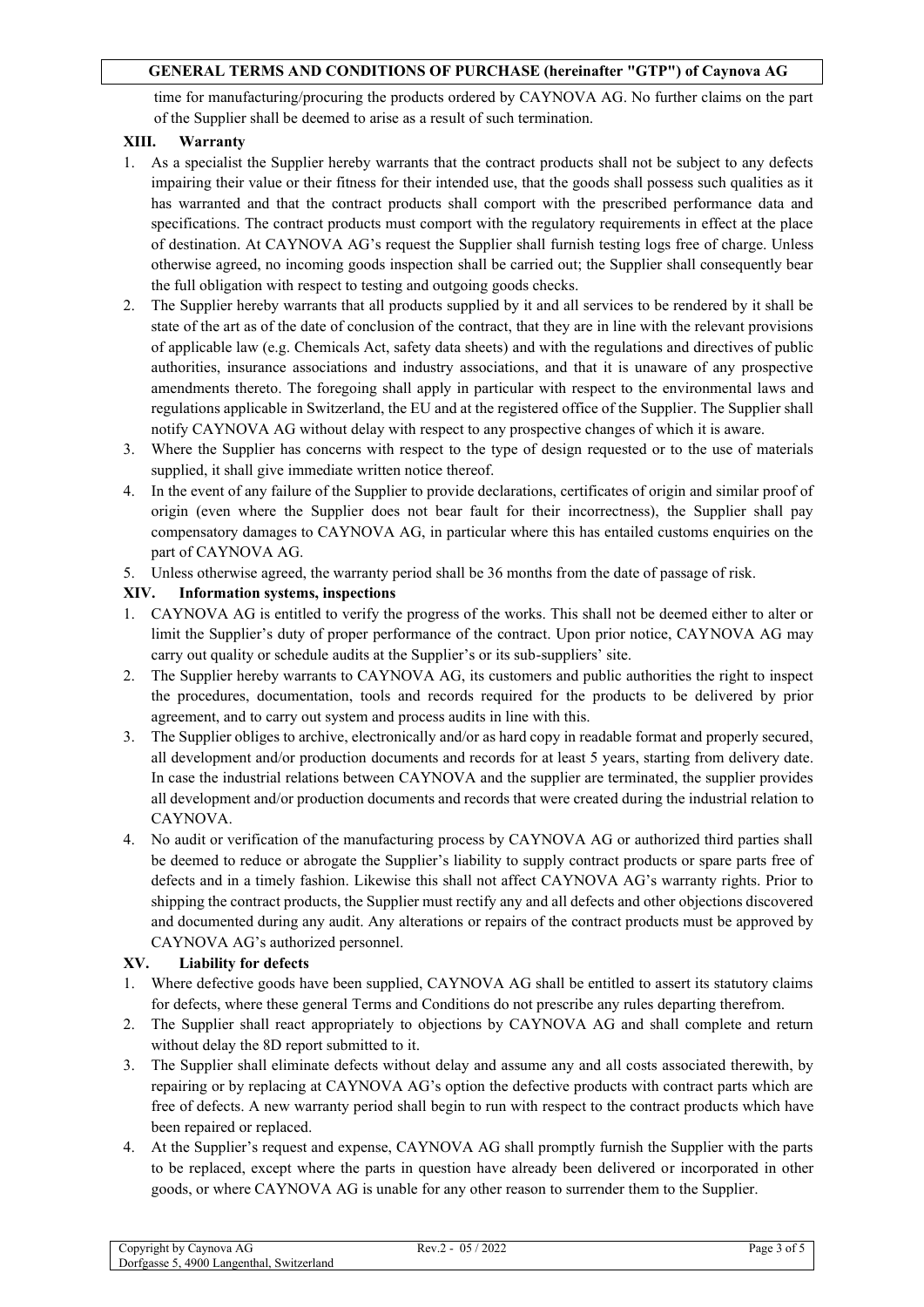- 5. Acceptance, processing, payment for and re-ordering of goods may not be construed as approval of the goods supplied or a waiver of claims for defects. Where defects become manifest only at such time as they are processed or commissioned for use, CAYNOVA AG may also demand compensation for the frustrated expenses incurred by it.
- 6. In urgent cases, CAYNOVA AG may eliminate defects or have a third party do so, recharging its own costs to the Supplier.
- 7. For each delivery of goods of which CAYNOVA AG ascertains a defect only after the goods have been handed over, CAYNOVA AG shall be entitled to demand payment by the Supplier of a flat rate of compensation of 10% of the contract value (or a minimum of CHF 300.00, plus the valid applicable rate of VAT plus any properly documented external testing fees) for its storage and testing costs. The Supplier remains entitled to furnish evidence that the costs incurred by CAYNOVA AG were in fact of a lesser amount.

## **XVI. Liability and product liability**

- 1. Unless some other clause of these Terms and Conditions prescribes a particular rule in respect of liability, the Supplier shall be obliged to compensate CAYNOVA AG in accordance with the provisions of applicable law for such losses as CAYNOVA AG incurs directly or indirectly as a result of erroneous or defective goods supplied, as a result of any breach of the laws and regulations pertaining to safety, or for other legal reasons attributable to the Supplier. Any limitations of liability on the part of the Supplier to intentional acts and gross negligence shall be deemed invalid vis-à-vis CAYNOVA AG.
- 2. Where third parties assert no-fault liability against CAYNOVA AG on the basis of mandatory rules of law, the Supplier shall indemnify and hold CAYNOVA AG harmless to the extent it would itself bear liability, directly in lieu of CAYNOVA AG, to the third party in question. The same shall apply also in cases of any direct claims asserted against the Supplier.
- 3. The Supplier shall bear liability for actions undertaken by CAYNOVA AG to avert losses (e.g. recall campaigns), provided that such actions appear reasonably necessary on the basis of circumstances, defects, errors, etc. attributable to the Supplier, or because CAYNOVA AG bears a legal duty to do so on the basis of law or regulatory or judicial order.
- 4. Where CAYNOVA AG wishes to assert a claim against the Supplier pursuant to the foregoing terms, CAYNOVA AG shall comprehensively inform and consult the Supplier without delay. CAYNOVA AG shall afford the Supplier the opportunity to investigate the case. The parties shall inform and consult with one another on an ongoing basis with respect to action to be taken, in particular with respect to the possibility of settling third party claims. The Supplier shall indemnify and hold CAYNOVA AG harmless against all claims for damages based on liability. It shall take out and maintain a policy of liability insurance, in a sufficient amount. The Supplier shall supply the necessary documentation at the same time it furnishes its price offer or delivers the goods. Such documentation must clearly define product specifications and permissible uses.
- 5. The Supplier shall alert CAYNOVA AG to any potential defects of the contract products which may arise at a later time, in order to be able to report any discernible possibility that losses may arise under the applicable product liability act at the place of destination (even after the contract products have been placed on the market).
- 6. As a specialist, the Supplier shall alert CAYNOVA AG immediately to new legislation or discoveries in the realm of product liability, in the case of additional orders or where deliveries are ongoing.

#### **XVII. Intellectual property rights, R&D work**

- 1. The Supplier shall be liable for claims arising out of any breaches of intellectual property rights and applications therefor (protective rights), provided that the contract products are used in accordance with the parties' contract.
- 2. The Supplier shall indemnify and hold CAYNOVA AG and its customers harmless against all claims arising out of the use of such intellectual property rights.
- 3. The foregoing shall not apply where the Supplier has produced the contract parts pursuant to drawings, models or other descriptions provided to it by CAYNOVA AG or pursuant to details/instructions by CAYNOVA AG constituting the equivalent thereof, and does not know – and, in connection with the products developed by it, does not bear a duty to know – that this constitutes an infringement of intellectual property rights.
- 4. The parties hereby undertake to notify one another without delay of any risks of infringement and alleged instances of infringement coming to their knowledge, or of any interference by third parties; and further